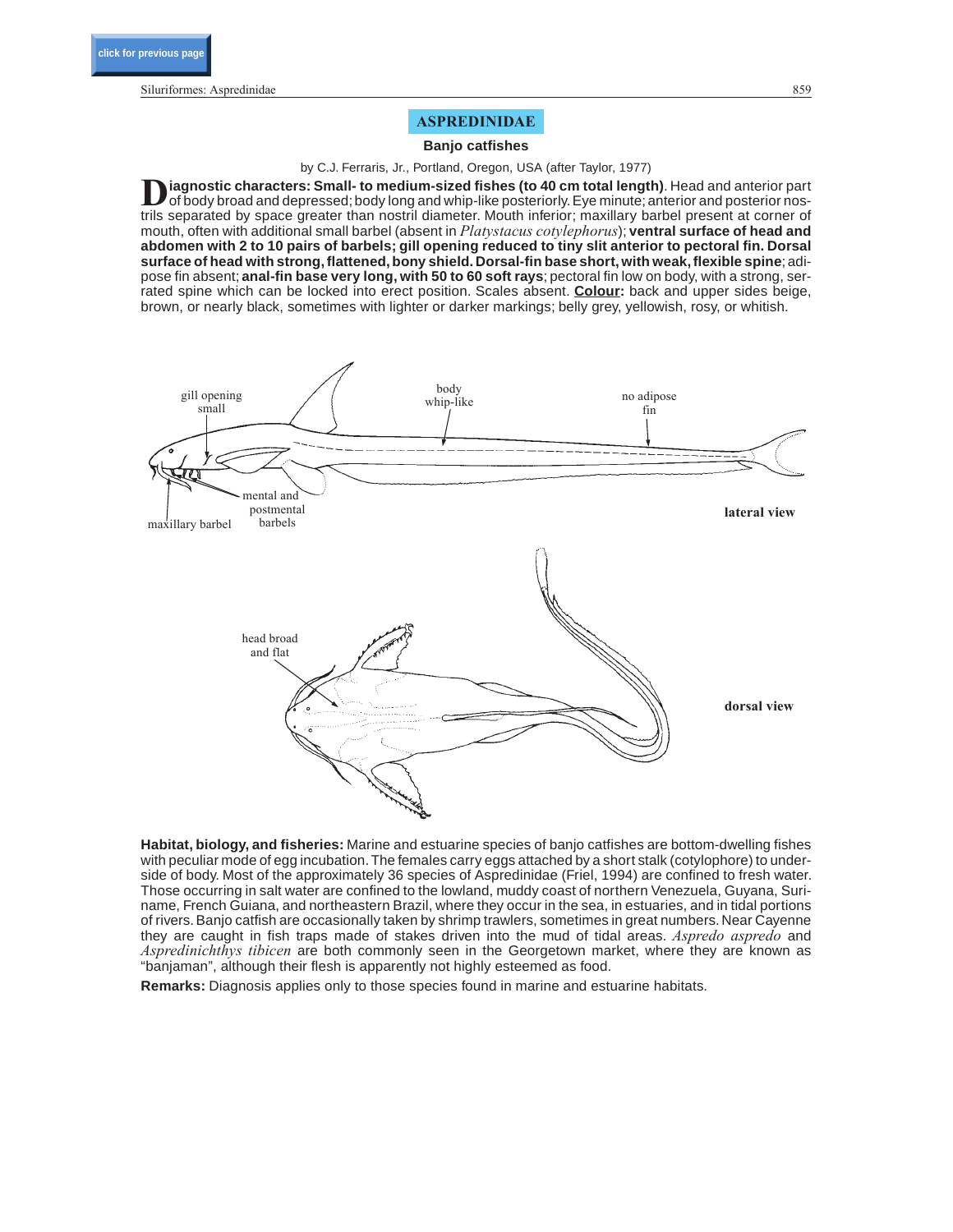### **Similar families occurring in the area**

Other marine and brackish water catfishes that occur in northern South America can be distinguished by having a much stouter body, larger eyes and gill openings, and the presence of an adipose fin. Additional distinguishing characters of marine representatives of each of the following catfish families include:

Ariidae:short anal-fin base;anterior and posterior nostrils close together;dorsal fin with stout spine anteriorly.

Auchenipteridae: head shield bones swollen, with honeycomb-like surface; anal-fin base short; anterior and posterior nostrils close together; dorsal fin with stout spine, spine with swollen base.

Pimelodidae: body not depressed; dorsal fin usually with stout spine (absent in *Hypophthalmus*); maxillary barbel extends well past opercular margin; eye lateral or ventrolateral.

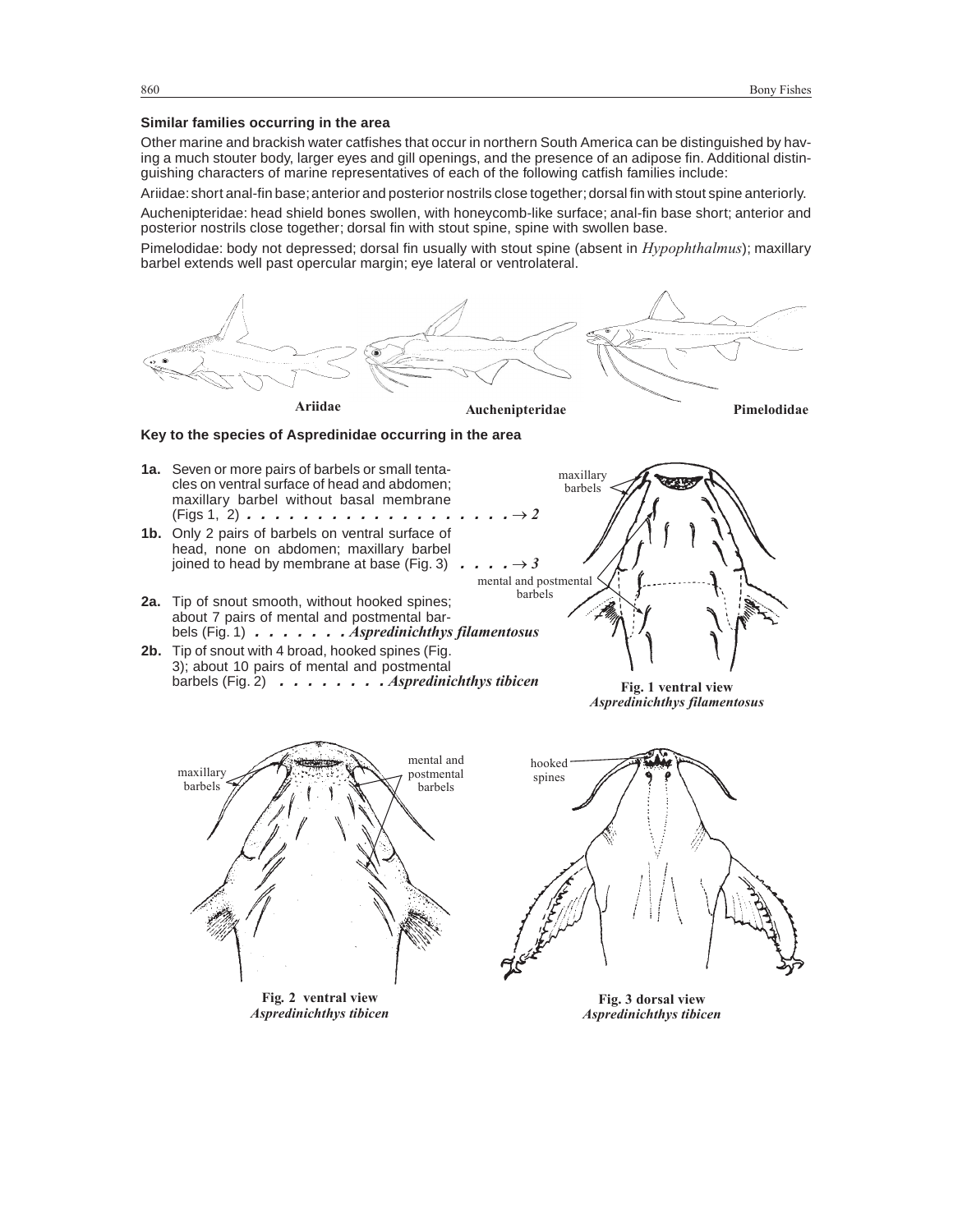

*Aspredo aspredo*

## **List of species occurring in the area**

The symbol  $\rightarrow$  is given when species accounts are included. *Aspredinichthys filamentosus* (Valenciennes, 1840).

- *Aspredinichthys tibicen* (Valenciennes, 1840).
- **Aspredo** aspredo (Linnaeus, 1758).
- *Platystacus cotylephorus* Bloch, 1794.

### **References**

- Cervigón, F., R. Cipriani, W. Fischer, L. Garibaldi, M. Hendrickx, A.J. Lemus, R. Marquez, J.M. Poutiers, G. Robiaina, and B. Rodríguez. 1993. *FAO species identification sheets for fishery purposes. Field Guide to the commercial marine and brackish-water resources of the northern coast of southern America*. Rome, FAO, 513 p.
- Friel, J.P. 1994. A phylogenetic study of the Neotropical banjo catfishes (Teleostei: Siluriformes: Aspredinidae). *Unpublished Doctoral Dissertation*. Durham, North Carolina, Duke University, 255 p.
- Mees, G.F. 1987. The members of the subfamily Aspredininae, family Aspredinidae in Suriname (Pisces, Nematognathi). *Proc. Konin. Nederl. Akad. Weten., ser. C, 90(2):173-192.*
- Taylor, W.R. 1977. Aspredinidae. In *FAO Species Identification Sheets, Western Central Atlantic (Fishing Area 31), Vol. 1*, edited by W. Fischer. Vol. 1. Rome, FAO (unpaginated).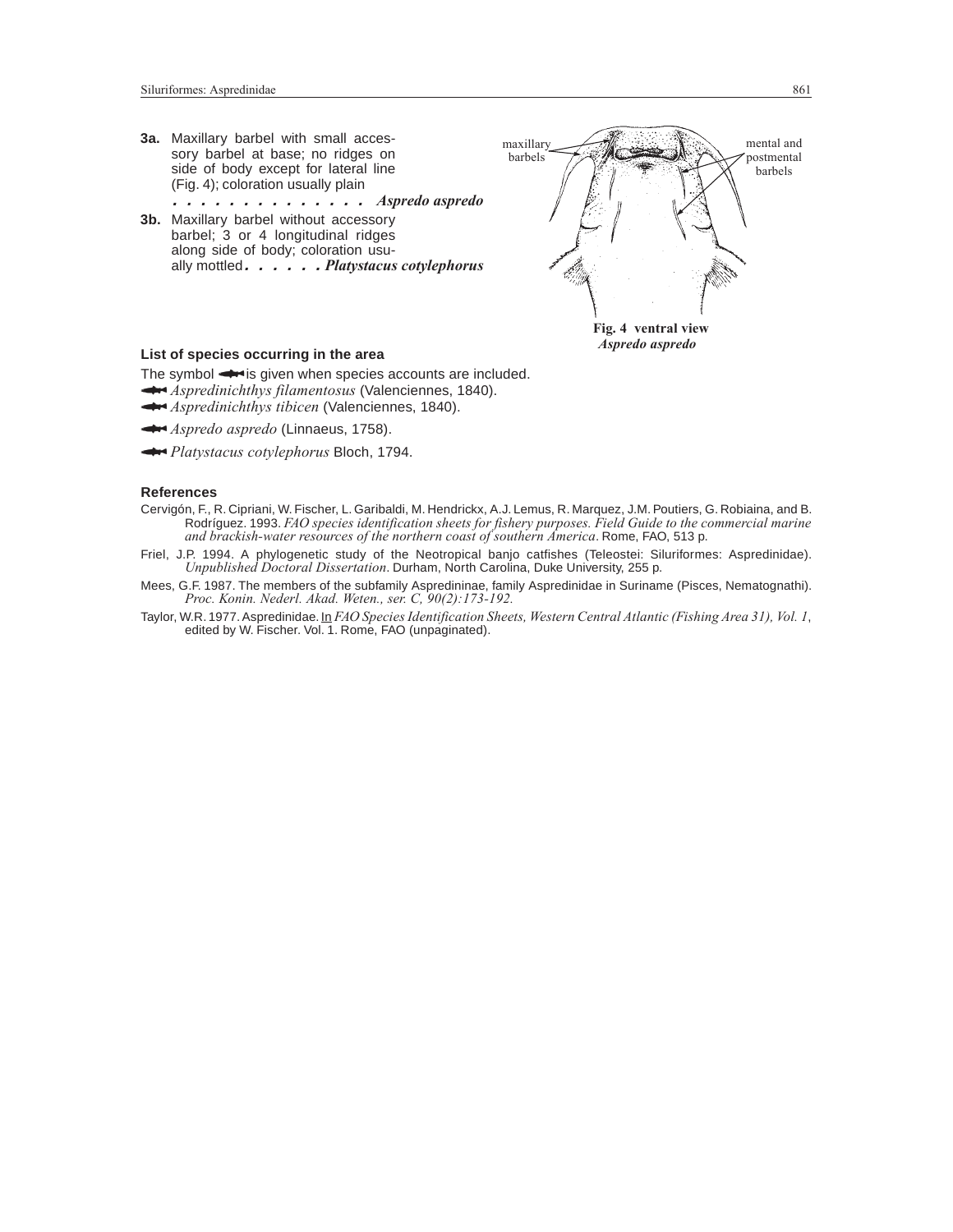

## *Aspredinichthys filamentosus* (Valenciennes, 1840) ADF

**En** - Sevenbarbed banjo; **Fr** - Claqueur sept-barbes; **Sp** - Bagre roncador sietebarbas.

Maximum size to 22 cm total length; commonly to 15 cm.Found in estuaries and river mouths over mud bottoms. Distributed from Guyana to the mouths of the Amazon River, Brazil.



*Aspredinichthys tibicen* (Valenciennes, 1840)

**En** - Tenbarbed banjo; **Fr** - Claqueur dix-barbes; **Sp** - Bagre roncador diez barbas.

Maximum size to 18 cm total length; commonly to 15 cm. Found in estuaries and river mouths over mud bottoms. Distributed from Guyana to the mouths of the Amazon River, Brazil.



*Aspredo aspredo* (Linnaeus, 1758) and a spredo aspredo (Linnaeus, 1758) and a spredo aspredo (ADR

**En** - Banjo; **Fr** - Croncron; **Sp** - Chicharrita.

Maximum size to 40 cm total length; commonly to 35 cm.Found in estuaries and river mouths over mud bottoms. Distributed from the Gulf of Paria, Venezuela to the mouths of the Amazon River, Brazil.



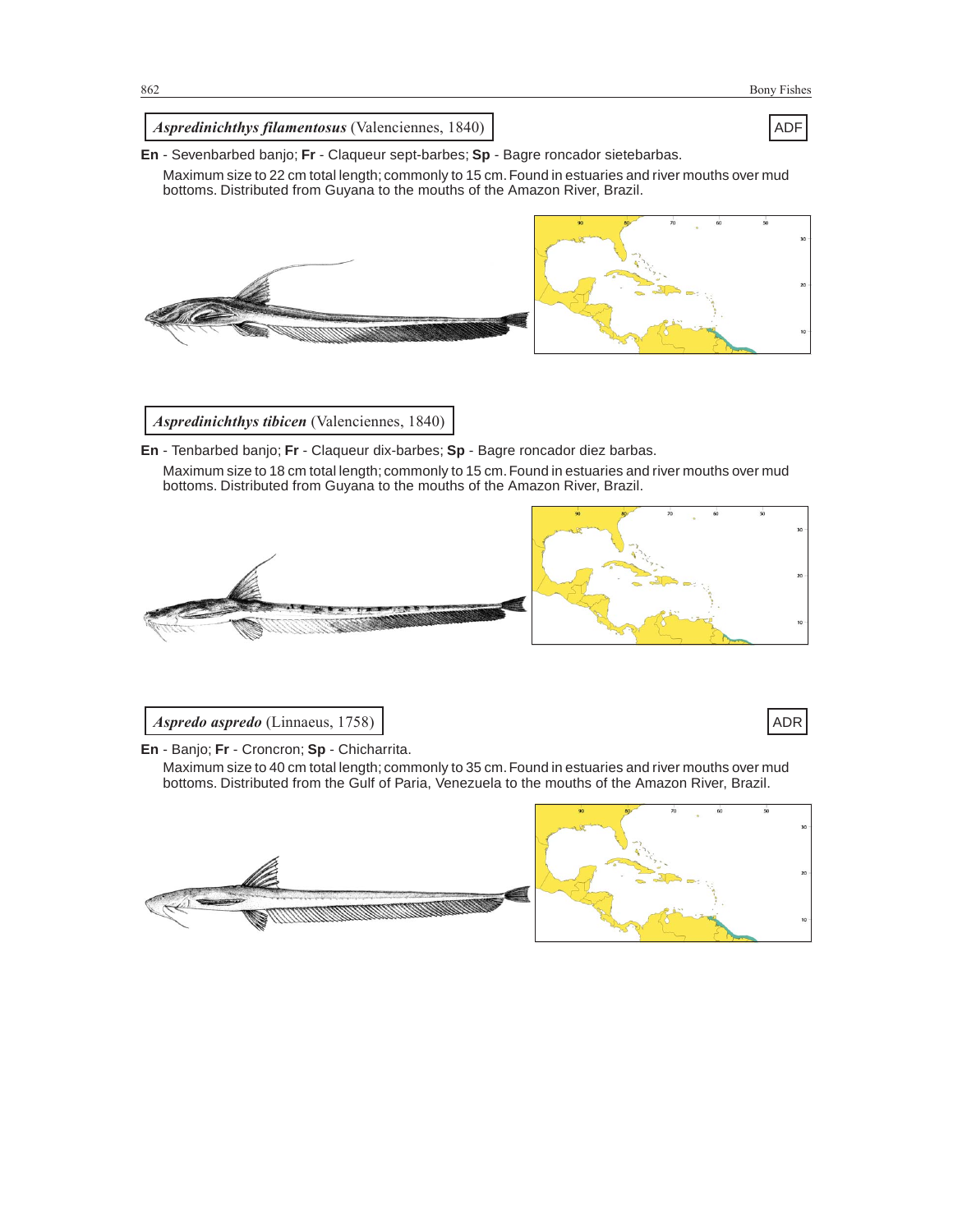# *Platystacus cotylephorus* Bloch, 1794

- **En** Banded banjo (AFS: Whiptail banjo catfish); **Fr** Croncron rayé; **Sp** Chicharrita rayada.
	- Maximum size to 20 cm total length; commonly to 15 cm.Found in estuaries and river mouths over mud bottoms. Distributed from the Gulf of Paria, Venezuela to the mouths of the Amazon River, Brazil.



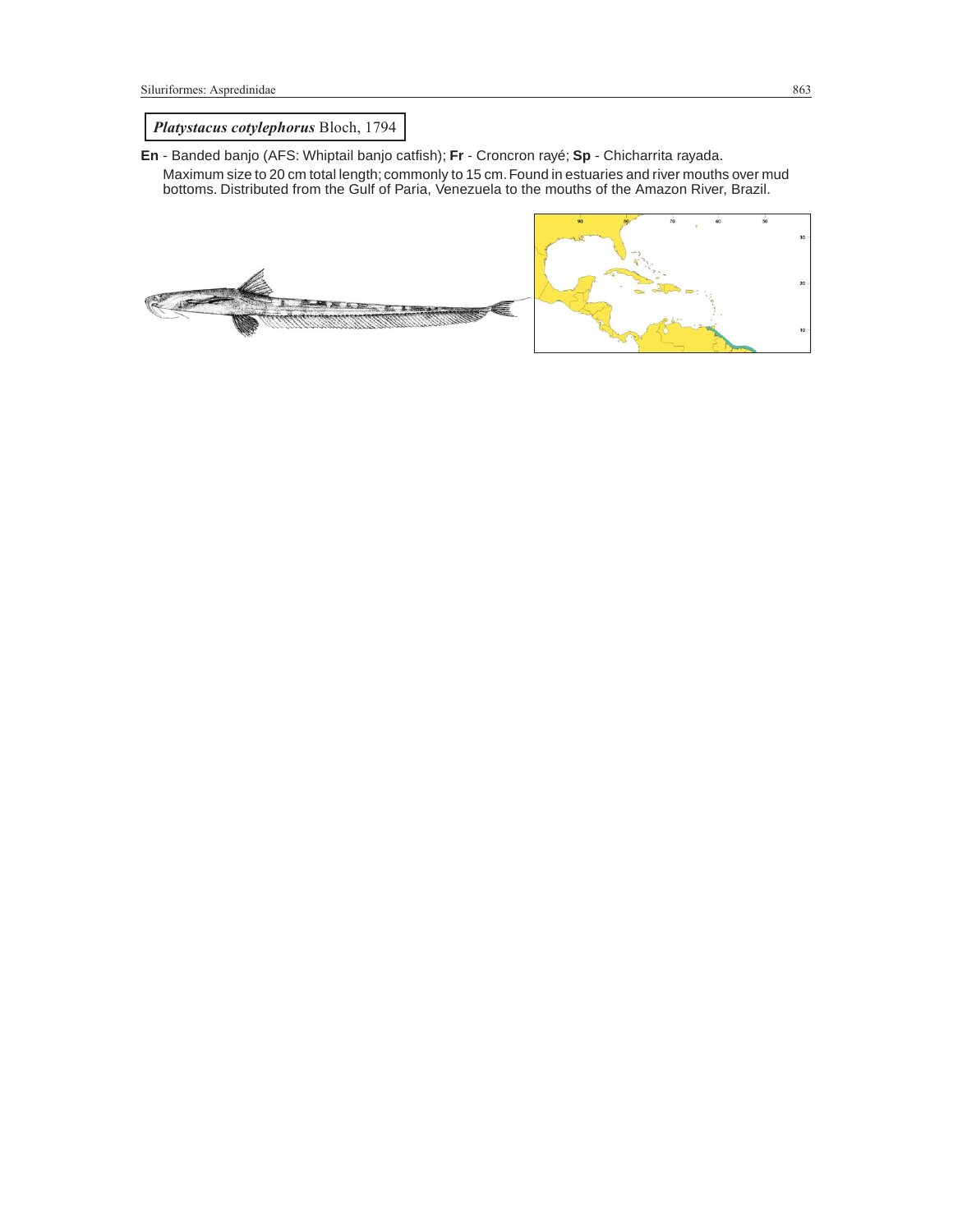# **LORICARIIDAE**

### **Suckermouth armoured catfishes (mailed catfishes, plated catfishes)**

by C.J. Ferraris, Jr., Portland, Oregon, USA

**D**iagnostic characters: Small to medium-sized fishes (to 75 cm total length). Head depressed, but some-<br>times only slightly so, lower surface of head and body flattened. Snout rounded to elongate and pointed, anterior and posterior nostrils close together, their margins nearly touching; posterior nostril with flap along anterior margin, located near eye;**mouth completely inferior with broad, disc-shaped lips; jaw teeth usually curved and bifurcated at tip**; functional jaw teeth in a single series; no teeth on palate; gill membranes united to isthmus, the openings restricted to sides of head; **only 1 pair of barbels present, at corner of mouth; barbel united basally with oral disc**. Dorsal fin short, usually with a tiny spine followed by a longer, somewhat flexible second spine and several soft rays; adipose fin present or absent, if present, consisting of a bony spine followed by a thin membrane; caudal fin varying in shape from deeply forked to nearly truncate; pectoral fin close to ventral profile, with a more or less pungent spine which can be locked into erect position; pelvic fin with 6 soft rays, the first thickened and simple, the others branched; anal-fin base short. **Scales absent, but most or all of body covered with overlapping bony plates often armed with tooth-like spines. Colour:** yellowish olive through dark brown to bluish black, often with dark brown or black spots on back and sides; lighter below.



**Habitat, biology, and fisheries:**Armoured catfishes are inhabitants of fresh waters, but a few are restricted to lowland areas with slow-flowing muddy water and sometimes venture into the salty estuaries; they may, therefore, appear in catches taken in estuarine waters from Central America to Brazil.

## **Similar families occurring in the area**

All other catfishes (marine and brackish water representatives only): body not covered with overlapping bony plates; 1 or more barbels present on ventral surface of head.